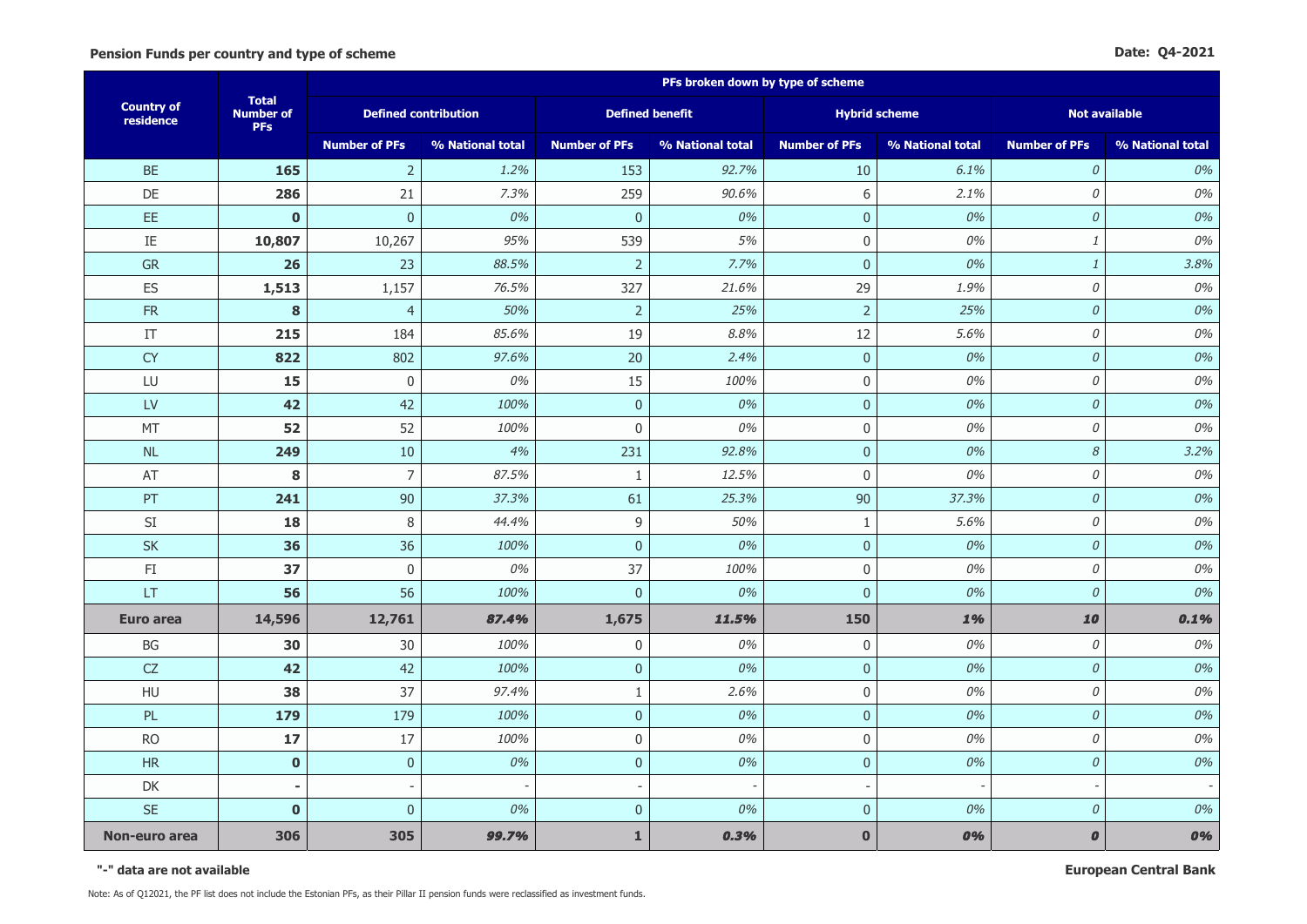|                                |                                                | PFs broken down by type of scheme |                  |                          |                  |                          |                  |                      |                  |  |
|--------------------------------|------------------------------------------------|-----------------------------------|------------------|--------------------------|------------------|--------------------------|------------------|----------------------|------------------|--|
| <b>Country of</b><br>residence | <b>Total</b><br><b>Number of</b><br><b>PFs</b> | <b>Defined contribution</b>       |                  | <b>Defined benefit</b>   |                  | <b>Hybrid scheme</b>     |                  | <b>Not available</b> |                  |  |
|                                |                                                | <b>Number of PFs</b>              | % National total | <b>Number of PFs</b>     | % National total | <b>Number of PFs</b>     | % National total | <b>Number of PFs</b> | % National total |  |
| <b>BE</b>                      | 165                                            | $\overline{2}$                    | 1.2%             | 153                      | 92.7%            | 10                       | 6.1%             | $\mathcal{O}$        | 0%               |  |
| DE                             | 286                                            | 21                                | 7.3%             | 259                      | 90.6%            | $6\,$                    | 2.1%             | $\mathcal O$         | 0%               |  |
| EE                             | $\mathbf 0$                                    | $\mathbf 0$                       | 0%               | $\pmb{0}$                | 0%               | $\pmb{0}$                | 0%               | ${\cal O}$           | 0%               |  |
| IE                             | 10,807                                         | 10,267                            | 95%              | 539                      | 5%               | $\pmb{0}$                | 0%               | $\it 1$              | 0%               |  |
| <b>GR</b>                      | 26                                             | 23                                | 88.5%            | $\overline{2}$           | 7.7%             | $\mathbf 0$              | 0%               | $\mathbf{1}$         | 3.8%             |  |
| ES                             | 1,509                                          | 1,157                             | 76.7%            | 323                      | 21.4%            | 29                       | 1.9%             | 0                    | 0%               |  |
| <b>FR</b>                      | 8                                              | $\overline{4}$                    | 50%              | $\overline{2}$           | 25%              | $\overline{2}$           | 25%              | $\mathcal O$         | 0%               |  |
| IT                             | 223                                            | 192                               | 86.1%            | 19                       | 8.5%             | 12                       | 5.4%             | $\mathcal O$         | 0%               |  |
| <b>CY</b>                      | 822                                            | 802                               | 97.6%            | 20                       | 2.4%             | $\mathbf 0$              | 0%               | $\mathcal{O}$        | 0%               |  |
| LU                             | 15                                             | $\mathbf 0$                       | 0%               | 15                       | 100%             | $\mathbf 0$              | 0%               | $\mathcal O$         | 0%               |  |
| $\mathsf{L}\mathsf{V}$         | 47                                             | 47                                | 100%             | $\mathbf 0$              | 0%               | $\mathbf{0}$             | 0%               | $\mathcal O$         | 0%               |  |
| MT                             | 52                                             | 52                                | 100%             | $\boldsymbol{0}$         | 0%               | $\boldsymbol{0}$         | 0%               | $\mathcal O$         | 0%               |  |
| NL                             | 246                                            | $10\,$                            | 4.1%             | 231                      | 93.9%            | $\pmb{0}$                | 0%               | 5                    | 2%               |  |
| AT                             | 8                                              | $\overline{7}$                    | 87.5%            | $\mathbf{1}$             | 12.5%            | $\mathbf 0$              | 0%               | 0                    | 0%               |  |
| PT                             | 241                                            | 90                                | 37.3%            | 61                       | 25.3%            | 90                       | 37.3%            | $\mathcal O$         | 0%               |  |
| $\mathsf{SI}$                  | 17                                             | 8                                 | 47.1%            | $\,8\,$                  | 47.1%            | $\mathbf{1}$             | 5.9%             | 0                    | 0%               |  |
| <b>SK</b>                      | 36                                             | 36                                | 100%             | $\pmb{0}$                | 0%               | $\pmb{0}$                | 0%               | $\mathcal O$         | 0%               |  |
| $\mathsf{FI}$                  | 37                                             | $\pmb{0}$                         | 0%               | 37                       | 100%             | $\mathbf 0$              | 0%               | $\mathcal O$         | 0%               |  |
| LT                             | 56                                             | 56                                | 100%             | $\boldsymbol{0}$         | 0%               | $\pmb{0}$                | 0%               | $\mathcal O$         | 0%               |  |
| Euro area                      | 14,601                                         | 12,774                            | 87.5%            | 1,670                    | 11.4%            | 150                      | 1%               | $\overline{z}$       | 0%               |  |
| BG                             | 30                                             | 30                                | 100%             | 0                        | 0%               | $\mathbf 0$              | 0%               | $\mathcal O$         | 0%               |  |
| CZ                             | 42                                             | 42                                | 100%             | $\pmb{0}$                | 0%               | $\mathbf{0}$             | 0%               | $\cal O$             | 0%               |  |
| HU                             | 38                                             | 37                                | 97.4%            | $\mathbf{1}$             | 2.6%             | $\mathbf 0$              | 0%               | 0                    | 0%               |  |
| PL                             | 179                                            | 179                               | 100%             | $\pmb{0}$                | 0%               | $\mathbf{0}$             | 0%               | $\mathcal O$         | 0%               |  |
| <b>RO</b>                      | 17                                             | 17                                | 100%             | $\mathbf 0$              | 0%               | $\mathbf 0$              | 0%               | $\mathcal O$         | 0%               |  |
| <b>HR</b>                      | $\bf{0}$                                       | $\mathbf 0$                       | 0%               | $\pmb{0}$                | 0%               | $\mathbf 0$              | 0%               | $\mathcal O$         | 0%               |  |
| DK                             |                                                |                                   |                  | $\overline{\phantom{a}}$ |                  | $\overline{\phantom{a}}$ |                  |                      |                  |  |
| <b>SE</b>                      | $\mathbf 0$                                    | $\overline{0}$                    | 0%               | $\overline{0}$           | 0%               | $\mathbf 0$              | 0%               | $\mathcal O$         | 0%               |  |
| Non-euro area                  | 306                                            | 305                               | 99.7%            | $\mathbf{1}$             | 0.3%             | $\mathbf 0$              | 0%               | $\pmb{o}$            | 0%               |  |

**"-" data are not available**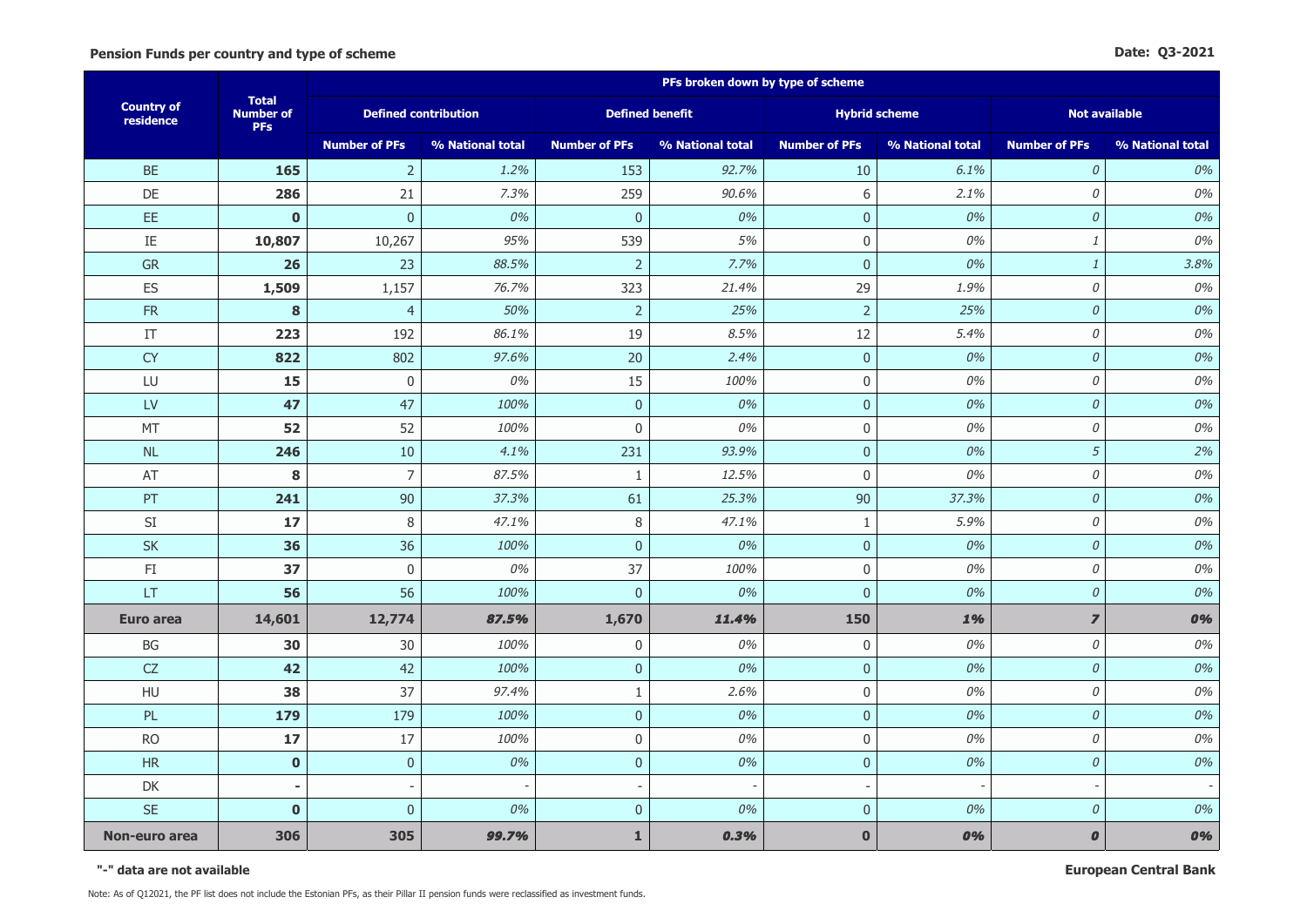|                                |                                                | PFs broken down by type of scheme |                  |                          |                  |                          |                  |                      |                  |  |
|--------------------------------|------------------------------------------------|-----------------------------------|------------------|--------------------------|------------------|--------------------------|------------------|----------------------|------------------|--|
| <b>Country of</b><br>residence | <b>Total</b><br><b>Number of</b><br><b>PFs</b> | <b>Defined contribution</b>       |                  | <b>Defined benefit</b>   |                  | <b>Hybrid scheme</b>     |                  | <b>Not available</b> |                  |  |
|                                |                                                | <b>Number of PFs</b>              | % National total | <b>Number of PFs</b>     | % National total | <b>Number of PFs</b>     | % National total | <b>Number of PFs</b> | % National total |  |
| <b>BE</b>                      | 165                                            | $\overline{2}$                    | 1.2%             | 153                      | 92.7%            | 10                       | 6.1%             | $\mathcal{O}$        | 0%               |  |
| DE                             | 288                                            | 21                                | 7.3%             | 261                      | 90.6%            | $6\,$                    | 2.1%             | $\mathcal O$         | 0%               |  |
| EE                             | $\mathbf 0$                                    | $\bf 0$                           | 0%               | $\pmb{0}$                | 0%               | $\pmb{0}$                | 0%               | $\cal O$             | 0%               |  |
| IE                             | 10,807                                         | 10,267                            | 95%              | 539                      | 5%               | $\pmb{0}$                | 0%               | $\it 1$              | 0%               |  |
| <b>GR</b>                      | 25                                             | 23                                | 92%              | $\overline{2}$           | 8%               | $\mathbf 0$              | 0%               | $\mathcal O$         | 0%               |  |
| ES                             | 1,508                                          | 1,155                             | 76.6%            | 324                      | 21.5%            | 29                       | 1.9%             | 0                    | 0%               |  |
| <b>FR</b>                      | 8                                              | $\overline{4}$                    | 50%              | $\overline{2}$           | 25%              | $\overline{2}$           | 25%              | $\cal O$             | 0%               |  |
| IT                             | 224                                            | 193                               | 86.2%            | 19                       | 8.5%             | 12                       | 5.4%             | $\mathcal O$         | 0%               |  |
| <b>CY</b>                      | 822                                            | 802                               | 97.6%            | 20                       | 2.4%             | $\mathbf 0$              | 0%               | $\mathcal{O}$        | 0%               |  |
| LU                             | 15                                             | $\mathbf 0$                       | 0%               | 15                       | 100%             | $\mathbf 0$              | 0%               | $\mathcal O$         | 0%               |  |
| LV                             | 47                                             | 47                                | 100%             | $\mathbf 0$              | 0%               | $\mathbf{0}$             | 0%               | $\mathcal O$         | 0%               |  |
| MT                             | 53                                             | 52                                | 98.1%            | $\mathbf{1}$             | 1.9%             | $\boldsymbol{0}$         | 0%               | $\mathcal O$         | 0%               |  |
| NL                             | 245                                            | $10\,$                            | 4.1%             | 232                      | 94.7%            | $\pmb{0}$                | 0%               | $\mathfrak{Z}$       | 1.2%             |  |
| AT                             | 8                                              | $\overline{7}$                    | 87.5%            | $\mathbf{1}$             | 12.5%            | $\mathbf 0$              | 0%               | 0                    | 0%               |  |
| PT                             | 241                                            | 88                                | 36.5%            | 61                       | 25.3%            | 92                       | 38.2%            | $\mathcal O$         | 0%               |  |
| $\mathsf{SI}$                  | 17                                             | 8                                 | 47.1%            | $\,8\,$                  | 47.1%            | $\mathbf{1}$             | 5.9%             | 0                    | 0%               |  |
| <b>SK</b>                      | 36                                             | 36                                | 100%             | $\pmb{0}$                | 0%               | $\pmb{0}$                | 0%               | $\mathcal O$         | 0%               |  |
| $\mathsf{FI}$                  | 37                                             | $\boldsymbol{0}$                  | 0%               | 37                       | 100%             | $\mathbf 0$              | 0%               | $\mathcal O$         | 0%               |  |
| LT                             | 56                                             | 56                                | 100%             | $\pmb{0}$                | 0%               | $\pmb{0}$                | 0%               | $\mathcal O$         | 0%               |  |
| Euro area                      | 14,602                                         | 12,771                            | 87.5%            | 1,675                    | 11.5%            | 152                      | 1%               | $\boldsymbol{4}$     | 0%               |  |
| BG                             | 29                                             | 29                                | 100%             | 0                        | 0%               | $\mathbf 0$              | 0%               | $\mathcal O$         | 0%               |  |
| CZ                             | 42                                             | 42                                | 100%             | $\pmb{0}$                | 0%               | $\mathbf 0$              | 0%               | $\mathcal O$         | 0%               |  |
| HU                             | 38                                             | 37                                | 97.4%            | $\mathbf{1}$             | 2.6%             | $\mathbf 0$              | 0%               | 0                    | 0%               |  |
| PL                             | 179                                            | 179                               | 100%             | $\pmb{0}$                | 0%               | $\mathbf{0}$             | 0%               | $\mathcal O$         | 0%               |  |
| <b>RO</b>                      | 17                                             | 17                                | 100%             | $\mathbf 0$              | 0%               | $\mathbf 0$              | 0%               | $\mathcal O$         | 0%               |  |
| <b>HR</b>                      | $\mathbf 0$                                    | $\pmb{0}$                         | 0%               | $\pmb{0}$                | 0%               | $\mathbf 0$              | 0%               | $\mathcal O$         | 0%               |  |
| DK                             |                                                |                                   |                  | $\overline{\phantom{a}}$ |                  | $\overline{\phantom{a}}$ |                  |                      |                  |  |
| <b>SE</b>                      | $\mathbf 0$                                    | $\overline{0}$                    | 0%               | $\overline{0}$           | 0%               | $\mathbf 0$              | 0%               | $\mathcal O$         | 0%               |  |
| Non-euro area                  | 305                                            | 304                               | 99.7%            | $\mathbf{1}$             | 0.3%             | $\mathbf 0$              | 0%               | $\pmb{o}$            | 0%               |  |

**"-" data are not available**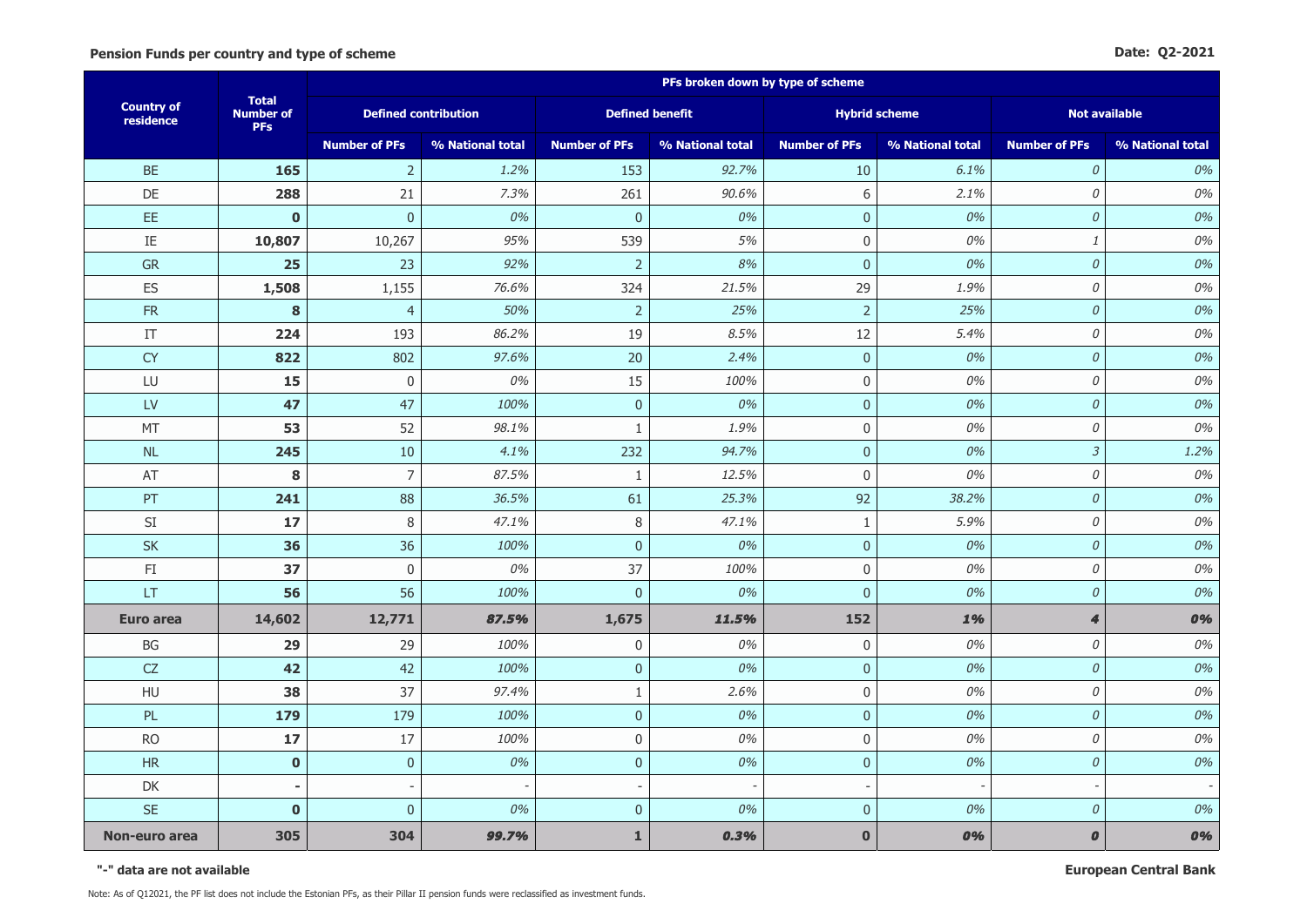|                                |                                                | PFs broken down by type of scheme |                  |                          |                  |                          |                  |                      |                  |  |
|--------------------------------|------------------------------------------------|-----------------------------------|------------------|--------------------------|------------------|--------------------------|------------------|----------------------|------------------|--|
| <b>Country of</b><br>residence | <b>Total</b><br><b>Number of</b><br><b>PFs</b> | <b>Defined contribution</b>       |                  | <b>Defined benefit</b>   |                  | <b>Hybrid scheme</b>     |                  | <b>Not available</b> |                  |  |
|                                |                                                | <b>Number of PFs</b>              | % National total | <b>Number of PFs</b>     | % National total | <b>Number of PFs</b>     | % National total | <b>Number of PFs</b> | % National total |  |
| <b>BE</b>                      | 165                                            | $\overline{2}$                    | 1.2%             | 153                      | 92.7%            | 10                       | 6.1%             | $\mathcal{O}$        | 0%               |  |
| DE                             | 288                                            | 21                                | 7.3%             | 261                      | 90.6%            | $6\,$                    | 2.1%             | $\mathcal O$         | 0%               |  |
| EE                             | $\mathbf 0$                                    | $\mathbf 0$                       | 0%               | $\pmb{0}$                | 0%               | $\pmb{0}$                | 0%               | $\cal O$             | 0%               |  |
| IE                             | 10,807                                         | 10,267                            | 95%              | 539                      | 5%               | $\pmb{0}$                | 0%               | $\it 1$              | 0%               |  |
| <b>GR</b>                      | 25                                             | 23                                | 92%              | $\overline{2}$           | 8%               | $\mathbf 0$              | 0%               | $\mathcal O$         | 0%               |  |
| ES                             | 1,533                                          | 1,177                             | 76.8%            | 327                      | 21.3%            | 29                       | 1.9%             | 0                    | 0%               |  |
| <b>FR</b>                      | 8                                              | $\overline{4}$                    | 50%              | $\overline{2}$           | 25%              | $\overline{2}$           | 25%              | $\cal O$             | 0%               |  |
| IT                             | 226                                            | 195                               | 86.3%            | 19                       | 8.4%             | 12                       | 5.3%             | $\mathcal O$         | 0%               |  |
| <b>CY</b>                      | 822                                            | 802                               | 97.6%            | 20                       | 2.4%             | $\mathbf{0}$             | 0%               | $\mathcal{O}$        | 0%               |  |
| LU                             | 15                                             | $\mathbf 0$                       | 0%               | 15                       | 100%             | $\mathbf 0$              | 0%               | $\mathcal O$         | 0%               |  |
| LV                             | 47                                             | 47                                | 100%             | $\mathbf 0$              | 0%               | $\mathbf{0}$             | 0%               | $\mathcal O$         | 0%               |  |
| MT                             | 53                                             | 52                                | 98.1%            | $\mathbf{1}$             | 1.9%             | 0                        | 0%               | $\mathcal O$         | 0%               |  |
| NL                             | 252                                            | 11                                | 4.4%             | 238                      | 94.4%            | $\pmb{0}$                | 0%               | $\mathfrak{Z}$       | 1.2%             |  |
| AT                             | 8                                              | $\overline{7}$                    | 87.5%            | $\mathbf{1}$             | 12.5%            | $\mathbf 0$              | 0%               | 0                    | 0%               |  |
| PT                             | 235                                            | 81                                | 34.5%            | 61                       | 26%              | 93                       | 39.6%            | $\mathcal O$         | 0%               |  |
| $\mathsf{SI}$                  | 17                                             | 8                                 | 47.1%            | $\,8\,$                  | 47.1%            | $\mathbf{1}$             | 5.9%             | 0                    | 0%               |  |
| <b>SK</b>                      | 36                                             | 36                                | 100%             | $\pmb{0}$                | 0%               | $\pmb{0}$                | 0%               | $\mathcal O$         | 0%               |  |
| $\mathsf{FI}$                  | 37                                             | $\pmb{0}$                         | 0%               | 37                       | 100%             | $\mathbf 0$              | 0%               | $\mathcal O$         | 0%               |  |
| LT                             | 56                                             | 56                                | 100%             | $\boldsymbol{0}$         | 0%               | $\pmb{0}$                | 0%               | $\mathcal O$         | 0%               |  |
| Euro area                      | 14,630                                         | 12,789                            | 87.4%            | 1,684                    | 11.5%            | 153                      | 1%               | $\boldsymbol{4}$     | 0%               |  |
| BG                             | 29                                             | 29                                | 100%             | 0                        | 0%               | $\mathbf 0$              | 0%               | $\mathcal O$         | 0%               |  |
| CZ                             | 39                                             | 39                                | 100%             | $\pmb{0}$                | 0%               | $\mathbf{0}$             | 0%               | $\mathcal O$         | 0%               |  |
| HU                             | 39                                             | 38                                | 97.4%            | $1\,$                    | 2.6%             | $\mathbf 0$              | 0%               | 0                    | 0%               |  |
| PL                             | 183                                            | 183                               | 100%             | $\pmb{0}$                | 0%               | $\mathbf 0$              | 0%               | $\mathcal O$         | 0%               |  |
| <b>RO</b>                      | 17                                             | 17                                | 100%             | $\mathbf 0$              | 0%               | $\mathbf 0$              | 0%               | $\mathcal O$         | 0%               |  |
| <b>HR</b>                      | $\bf{0}$                                       | $\pmb{0}$                         | 0%               | $\pmb{0}$                | 0%               | $\mathbf 0$              | 0%               | $\mathcal O$         | 0%               |  |
| DK                             |                                                |                                   |                  | $\overline{\phantom{a}}$ |                  | $\overline{\phantom{a}}$ |                  |                      |                  |  |
| <b>SE</b>                      | $\mathbf 0$                                    | $\overline{0}$                    | 0%               | $\overline{0}$           | 0%               | $\mathbf 0$              | 0%               | $\mathcal O$         | 0%               |  |
| Non-euro area                  | 307                                            | 306                               | 99.7%            | $\mathbf{1}$             | 0.3%             | $\mathbf 0$              | 0%               | $\pmb{o}$            | 0%               |  |

**"-" data are not available**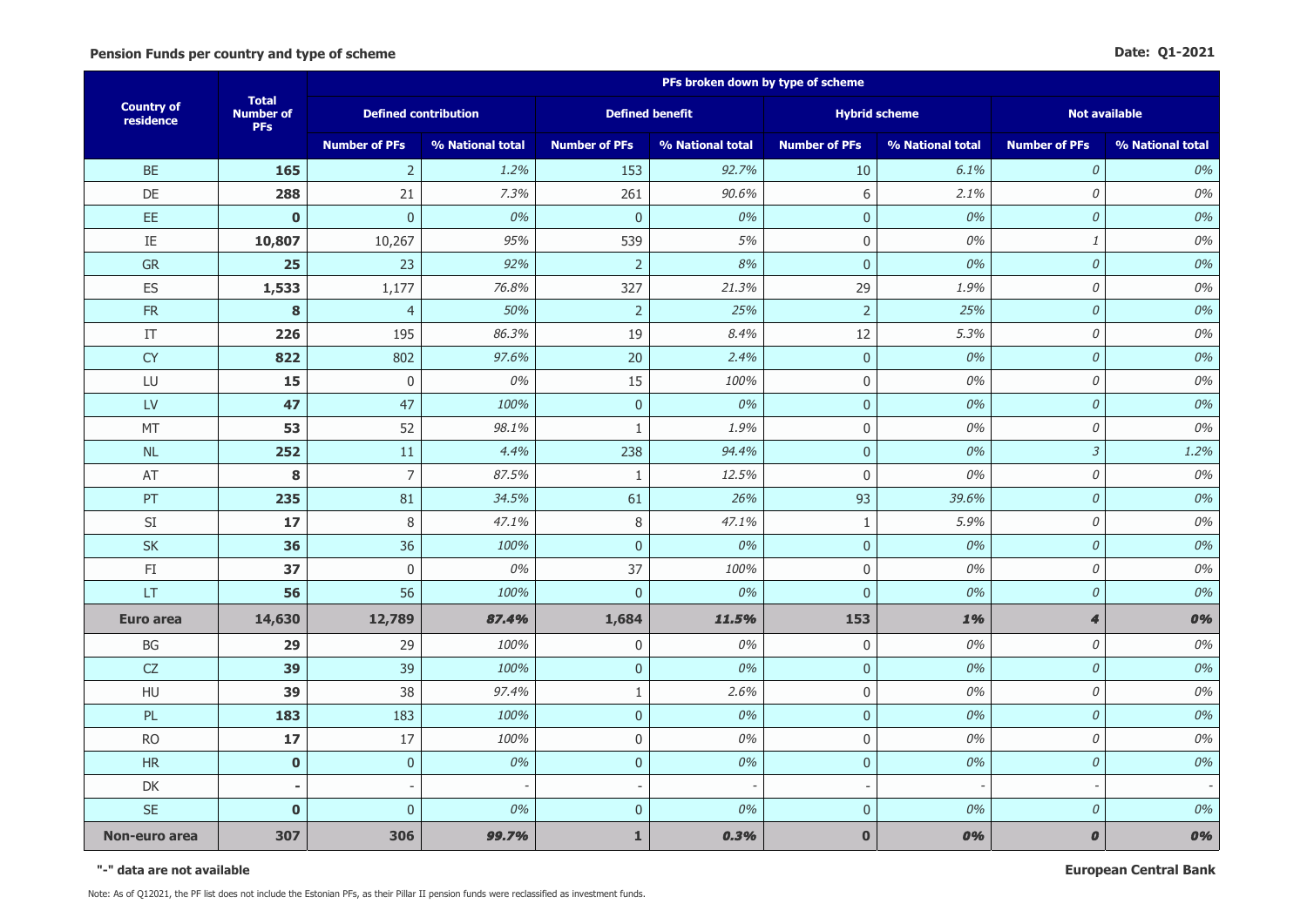|                                |                                                | PFs broken down by type of scheme |                  |                          |                  |                          |                  |                      |                  |  |
|--------------------------------|------------------------------------------------|-----------------------------------|------------------|--------------------------|------------------|--------------------------|------------------|----------------------|------------------|--|
| <b>Country of</b><br>residence | <b>Total</b><br><b>Number of</b><br><b>PFs</b> | <b>Defined contribution</b>       |                  | <b>Defined benefit</b>   |                  | <b>Hybrid scheme</b>     |                  | <b>Not available</b> |                  |  |
|                                |                                                | <b>Number of PFs</b>              | % National total | <b>Number of PFs</b>     | % National total | <b>Number of PFs</b>     | % National total | <b>Number of PFs</b> | % National total |  |
| <b>BE</b>                      | 167                                            | $\overline{2}$                    | 1.2%             | 155                      | 92.8%            | 10                       | 6%               | $\mathcal{O}$        | 0%               |  |
| DE                             | 287                                            | 8                                 | 2.8%             | 273                      | 95.1%            | $6\,$                    | 2.1%             | $\mathcal O$         | 0%               |  |
| EE                             | 24                                             | 24                                | 100%             | $\pmb{0}$                | 0%               | $\pmb{0}$                | 0%               | $\cal O$             | 0%               |  |
| IE                             | 10,807                                         | 10,267                            | 95%              | 539                      | 5%               | $\pmb{0}$                | 0%               | $\it 1$              | 0%               |  |
| <b>GR</b>                      | 24                                             | 22                                | 91.7%            | $\overline{2}$           | 8.3%             | $\mathbf 0$              | 0%               | $\mathcal O$         | 0%               |  |
| ES                             | 1,548                                          | 1,190                             | 76.9%            | 330                      | 21.3%            | 28                       | 1.8%             | 0                    | 0%               |  |
| <b>FR</b>                      | 8                                              | $\overline{4}$                    | 50%              | $\overline{2}$           | 25%              | $\overline{2}$           | 25%              | $\mathcal O$         | 0%               |  |
| IT                             | 234                                            | 201                               | 85.9%            | 20                       | 8.5%             | 13                       | 5.6%             | $\mathcal O$         | 0%               |  |
| <b>CY</b>                      | 827                                            | 807                               | 97.6%            | 20                       | 2.4%             | $\mathbf 0$              | 0%               | $\mathcal{O}$        | 0%               |  |
| LU                             | 15                                             | $\mathbf 0$                       | 0%               | 15                       | 100%             | $\mathbf 0$              | 0%               | $\mathcal O$         | 0%               |  |
| LV                             | 47                                             | 47                                | 100%             | $\mathbf 0$              | 0%               | $\mathbf{0}$             | 0%               | $\mathcal O$         | 0%               |  |
| MT                             | 43                                             | 42                                | 97.7%            | $\mathbf{1}$             | 2.3%             | $\boldsymbol{0}$         | 0%               | $\mathcal O$         | 0%               |  |
| NL                             | 259                                            | 11                                | 4.2%             | 245                      | 94.6%            | $\pmb{0}$                | 0%               | $\mathfrak{Z}$       | 1.2%             |  |
| AT                             | 8                                              | $\overline{7}$                    | 87.5%            | $\mathbf{1}$             | 12.5%            | $\mathbf 0$              | 0%               | 0                    | 0%               |  |
| PT                             | 238                                            | 81                                | 34%              | 62                       | 26.1%            | 95                       | 39.9%            | $\mathcal O$         | 0%               |  |
| $\mathsf{SI}$                  | 17                                             | 8                                 | 47.1%            | $\,8\,$                  | 47.1%            | $\mathbf{1}$             | 5.9%             | 0                    | 0%               |  |
| <b>SK</b>                      | 36                                             | 36                                | 100%             | $\pmb{0}$                | 0%               | $\pmb{0}$                | 0%               | $\mathcal O$         | 0%               |  |
| $\mathsf{FI}$                  | 37                                             | $\pmb{0}$                         | 0%               | 37                       | 100%             | $\mathbf 0$              | 0%               | $\mathcal O$         | 0%               |  |
| LT                             | 56                                             | 56                                | 100%             | $\pmb{0}$                | 0%               | $\pmb{0}$                | 0%               | $\mathcal O$         | 0%               |  |
| Euro area                      | 14,682                                         | 12,813                            | 87.3%            | 1,710                    | 11.6%            | 155                      | 1.1%             | $\boldsymbol{4}$     | 0%               |  |
| BG                             | 29                                             | 29                                | 100%             | 0                        | 0%               | $\mathbf 0$              | 0%               | $\mathcal O$         | 0%               |  |
| CZ                             | 39                                             | 39                                | 100%             | $\pmb{0}$                | 0%               | $\pmb{0}$                | 0%               | $\mathcal O$         | 0%               |  |
| HU                             | 40                                             | 39                                | 97.5%            | $\mathbf{1}$             | 2.5%             | $\mathbf 0$              | 0%               | 0                    | 0%               |  |
| PL                             | 172                                            | 172                               | 100%             | $\pmb{0}$                | 0%               | $\mathbf{0}$             | 0%               | $\mathcal O$         | 0%               |  |
| <b>RO</b>                      | 17                                             | 17                                | 100%             | $\mathbf 0$              | 0%               | $\mathbf 0$              | 0%               | $\mathcal O$         | 0%               |  |
| <b>HR</b>                      | $\bf{0}$                                       | $\pmb{0}$                         | 0%               | $\pmb{0}$                | 0%               | $\mathbf 0$              | 0%               | $\mathcal O$         | 0%               |  |
| DK                             |                                                |                                   |                  | $\overline{\phantom{a}}$ |                  | $\overline{\phantom{a}}$ |                  |                      |                  |  |
| <b>SE</b>                      | $\mathbf 0$                                    | $\overline{0}$                    | 0%               | $\overline{0}$           | 0%               | $\mathbf 0$              | 0%               | $\mathcal O$         | 0%               |  |
| Non-euro area                  | 297                                            | 296                               | 99.7%            | $\mathbf{1}$             | 0.3%             | $\mathbf 0$              | 0%               | $\pmb{o}$            | 0%               |  |

**"-" data are not available**